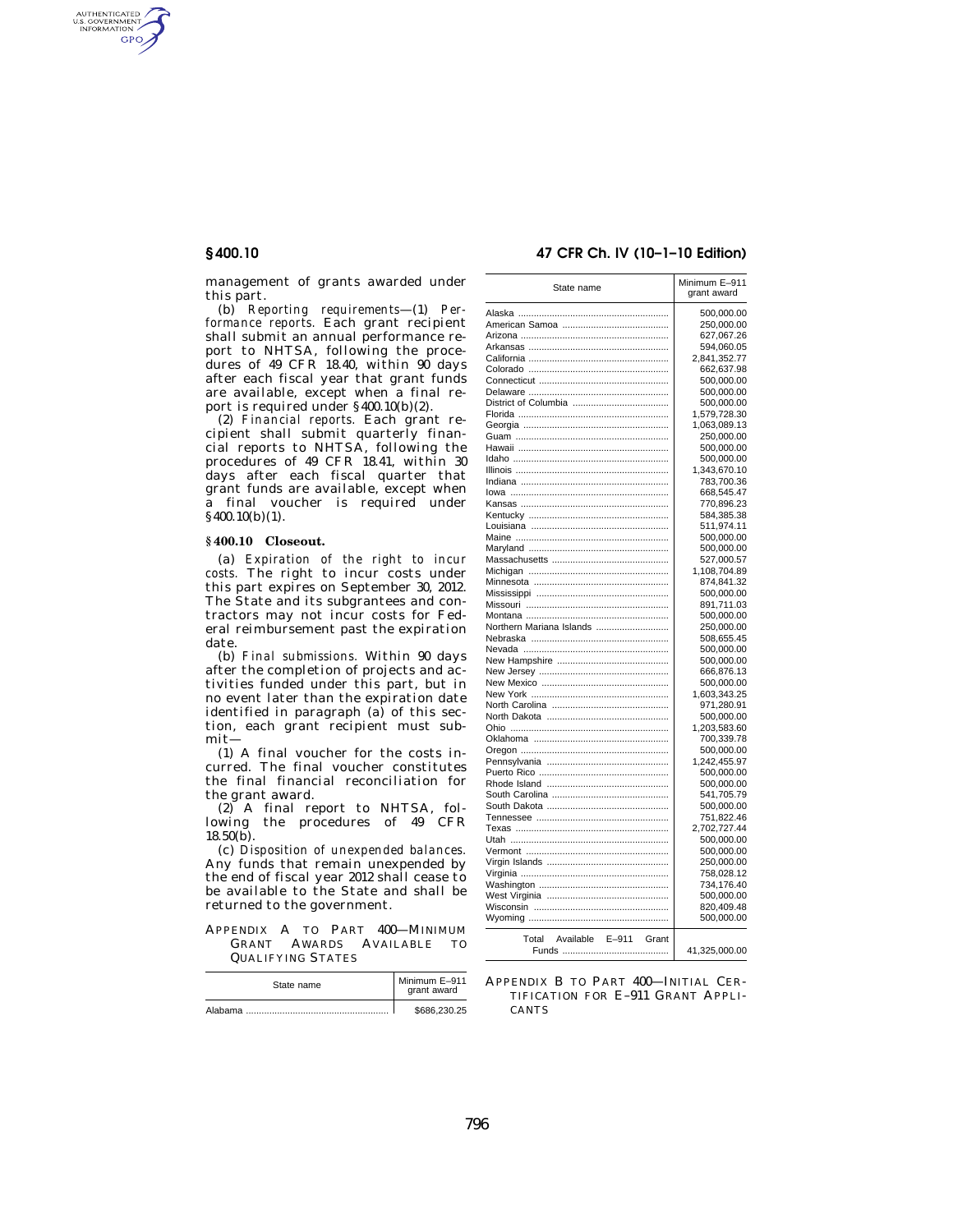## NTIA, DOC, and NHTSA, DOT

Pt. 400, App. B

# Appendix B To Part 400 --

#### **Initial Certification For E-911 Grant Applicants**

(To be submitted as part of the application)

I. On behalf of [State or Territory], I, [print name], hereby certify that:

(check only one box below)

- $\Box$  [State or Territory] has established by law or regulation [name of 911] *office/coordinator*] with the authority to manage E-911 services in the State, and I am its representative. See [citation to State law or rule]. [Name of 911] *office/coordinator*] will serve as the designated E-911 Coordinator.
- $\Box$  [State or Territory] does not have an office or coordinator with the authority to manage E-911 services, and the Governor of [State or Territory] has designated

(check only one circle below)

- o me as the State's single officer to serve as the E-911 Coordinator of E-911 services implementation; or
- o [governmental body] as the State's single governmental body, to serve as the E-911 Coordinator of E-911 services implementation, and I am its representative.

(check all boxes below)

- □ The State has coordinated the application with local governments, tribal organizations and PSAPs within the State.
- $\Box$  The State has established a State 911 Plan, consistent with the implementing regulations, for the coordination and implementation of E-911 services or for migration to an IP-enabled emergency network.
- $\Box$  The State will ensure that at least 90 percent of the grant funds are used for the direct benefit of PSAPs.
- $\Box$  The State has integrated telecommunications services involved in the implementation and delivery of Phase II E-911 services or migration to an IPenabled emergency network.
- $\Box$  The State will provide at least 50 percent of the cost of each project funded under this grant from non-Federal sources or the Territory will comply with the